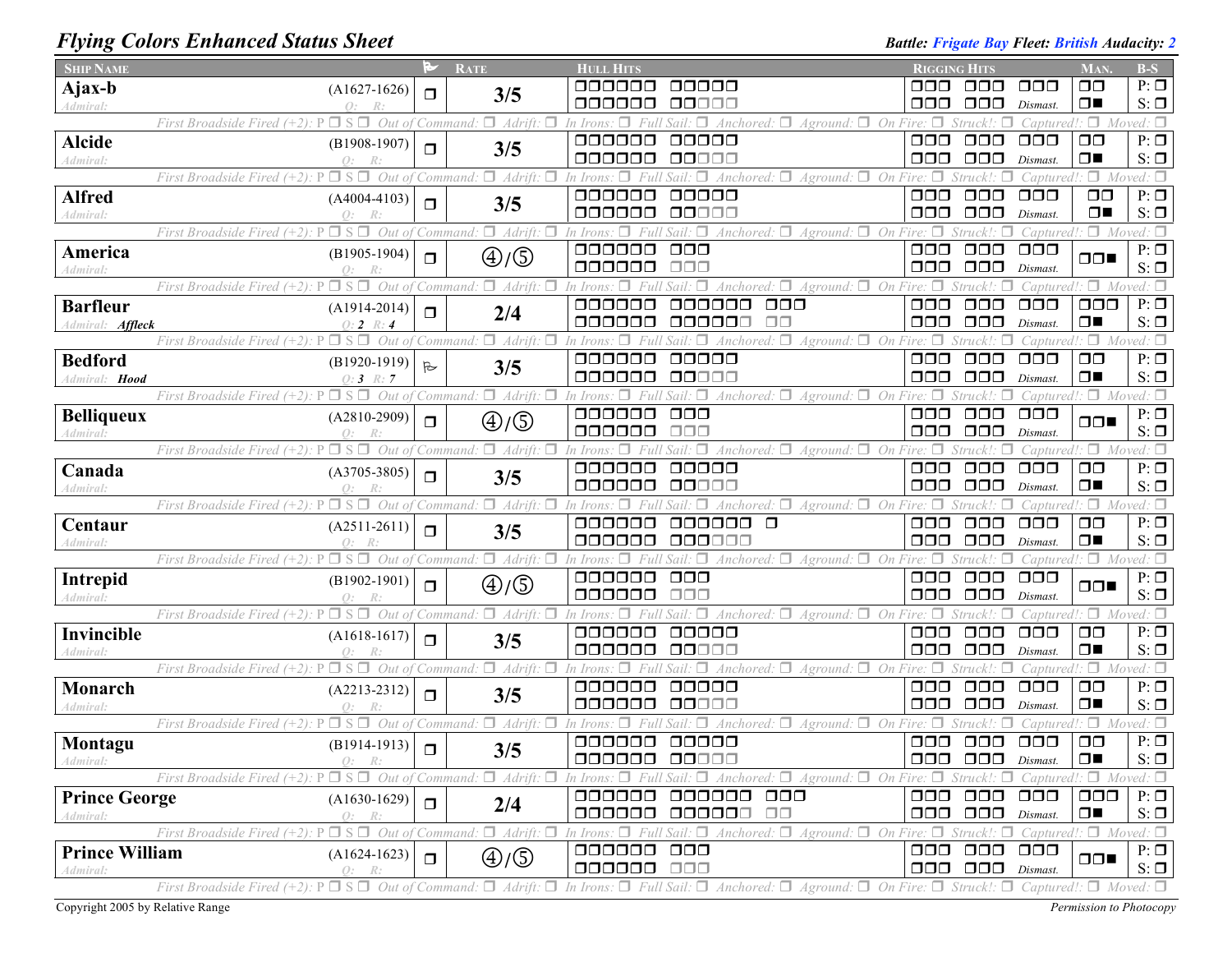## *Flying Colors Enhanced Status Sheet* **Battle:** *Battle: Frigate Bay Fleet: British Audacity: 2 Battle: Frigate Bay Fleet: British Audacity: 2*

| <b>SHIP NAME</b>      |                                                  |        | <b>RATE</b>                          | <b>HULL HITS</b>                                          | <b>RIGGING HITS</b> |               |                         | MAN.          | $B-S$            |
|-----------------------|--------------------------------------------------|--------|--------------------------------------|-----------------------------------------------------------|---------------------|---------------|-------------------------|---------------|------------------|
| Princessa             | $(A1633-1632)$                                   | $\Box$ | $\mathbf{6}/\mathbf{6}$              | 000000<br>0000                                            | ⊓⊓⊓                 | 000           | $\Box$ $\Box$           | $\Box$ $\Box$ | $P: \Box$        |
| Admiral: <b>Drake</b> | $0:3 \; R:5$                                     |        |                                      | 000000<br>000                                             | 000.                | 000           | Dismast.                | $\Box$        | $S: \Box$        |
|                       | First Broadside Fired                            |        | $\Box$<br>Command:<br>Adrift: $\Box$ | Anchored: $\Box$ Aground: $\Box$                          |                     |               |                         |               | $Moved: \Box$    |
| Prudent               | $(A3407 - 3506)$                                 | $\Box$ | $\bigoplus/\bigoplus$                | $\Box$ $\Box$<br>000000                                   | $\Box$ $\Box$       | $\Box$ $\Box$ | $\Box \Box \Box$        | $\Box$        | $P: \Box$        |
| Admiral:              | R:                                               |        |                                      | 000000<br>000                                             | 000.                | OOO           | Dismast.                |               | $S: \Box$        |
|                       | First Broadside Fired                            |        |                                      | Aground                                                   |                     |               |                         |               | $Moved: \Box$    |
| <b>Resolution</b>     | $(A3108-3208)$                                   | $\Box$ | 3/5                                  | 00000<br>000000                                           | OOO                 | ⊓⊓⊓           | 000                     | □□            | $P: \Box$        |
| Admiral:              | R:                                               |        |                                      | 000000<br>00000                                           | 000                 | 000.          | Dismast.                | $\Box$        | $S: \Box$        |
|                       | First Broadside Fired                            |        |                                      |                                                           |                     |               |                         |               |                  |
| <b>Russell</b>        | $(B1917-1916)$                                   | $\Box$ | 3/5                                  | 00000<br>oooooo                                           | ⊓⊓⊓                 | ⊓⊓⊓           | $\Box \Box \Box$        | $\Box$ $\Box$ | $P: \Box$        |
| Admiral:              | R:                                               |        |                                      | 000000<br>00000                                           | 000.                | 000           | Dismast.                | $\Box$        | $S: \Box$        |
|                       | First Broadside Fired                            |        | $\degree$ Command: $\Box$            | Anchored: $\Box$ Aground: $\Box$ On Fire: $\Box$          |                     | Struck!:      | $\Box$ aptured!: $\Box$ |               | $Moved: \Box$    |
| <b>St. Albans</b>     | $(B1911-1910)$                                   | $\Box$ | $\textcircled{4}/\textcircled{5}$    | $\Box$ $\Box$<br>000000                                   | 000                 | 000           | $\Box \Box \Box$        | $\Box$        | $P: \Box$        |
| Admiral:              |                                                  |        |                                      | 000000<br>ooo                                             | 000                 | 000.          | Dismast.                |               | $S: \Box$        |
|                       | First Broadside Fired                            |        |                                      | Aground:                                                  |                     |               |                         |               | Moved: $\square$ |
| <b>Shrewsbury</b>     | $(A1621-1620)$                                   | $\Box$ | 3/5                                  | 00000<br>nnnnn                                            | ⊓⊓⊓                 | ooo           | $\Box \Box \Box$        | $\Box$ $\Box$ | $P: \Box$        |
| Admiral:              | R:                                               |        |                                      | ooooo<br>00000                                            | 000.                | 000.          | Dismast.                | $\Box$        | $S: \Box$        |
|                       | First Broadside Fired $(+2)$ : P $\Box$ S $\Box$ |        | $: \Box$ Adrift: $\Box$<br>Command:  | $\forall$ Anchored: $\Box$<br>$A$ ground: $\Box$ On Fire: |                     |               |                         |               | $Moved: \Box$    |
| <b>Torbay</b>         | $(A1933-1931)$                                   | $\Box$ | 3/5                                  | 00000<br>ooooo                                            | 000                 | ⊓⊓⊓           | $\Box$ $\Box$           | $\Box$ $\Box$ | $P: \Box$        |
| Admiral:              |                                                  |        |                                      | 00000<br>000000                                           | 000                 | 000           | Dismast.                | $\Box$        | $S: \Box$        |

First Broadside Fired (+2):  $P \Box S \Box$  Out of Command:  $\Box$  Adrift:  $\Box$  In Irons:  $\Box$  Full Sail:  $\Box$  Anchored:  $\Box$  Aground:  $\Box$  On Fire:  $\Box$  Struck!:  $\Box$  Captured!:  $\Box$  Moved:  $\Box$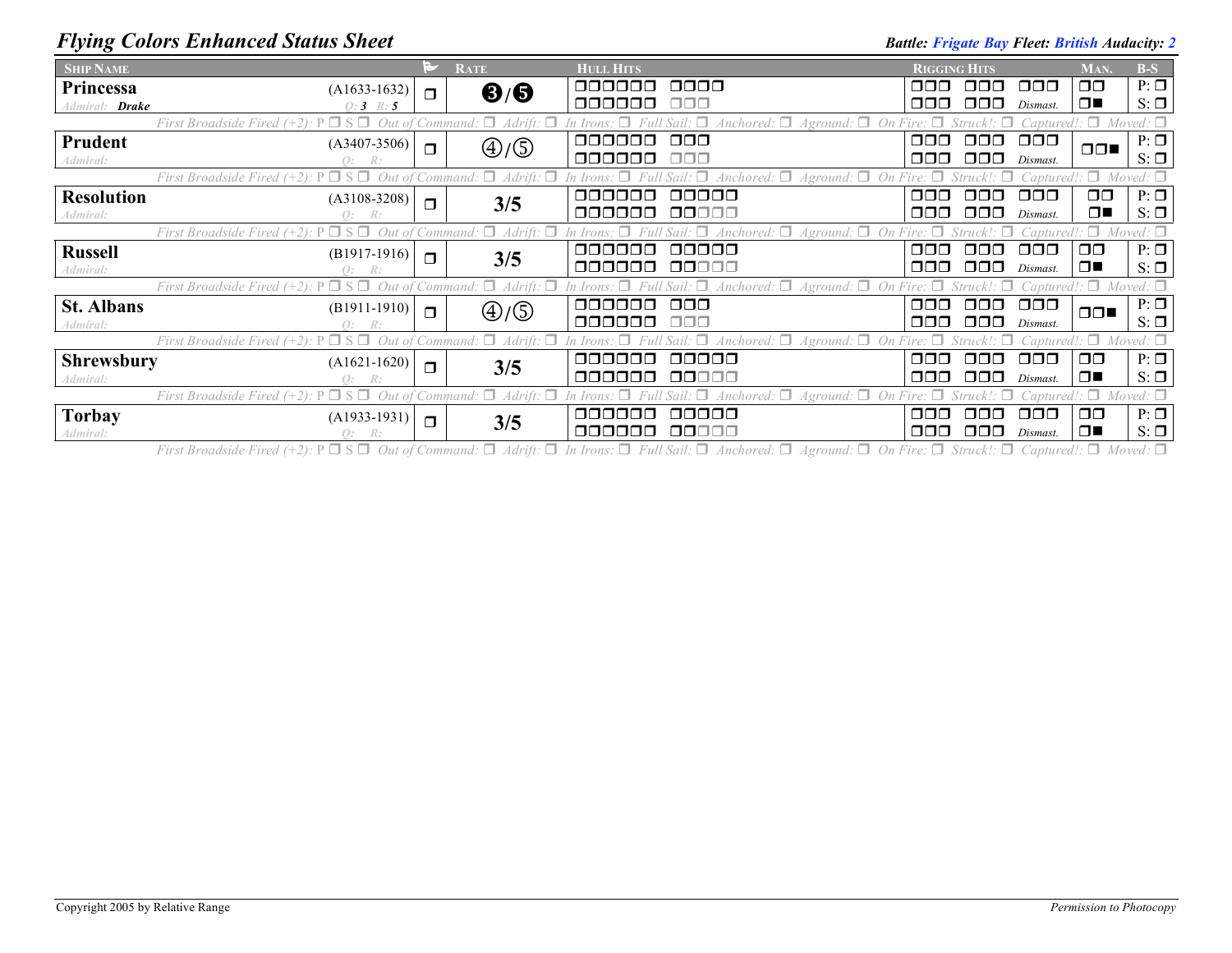## *Flying Colors Enhanced Status Sheet* **Battle: Battle:** *Frigate Bay Fleet: French Audacity:* 0

| <b>SHIP NAME</b>         |                                                                     | M      | <b>RATE</b>                                           | <b>HULL HITS</b>                                                                                                                    |                                                                                 | <b>RIGGING HITS</b>                                       |                            | MAN.                            | $B-S$                  |
|--------------------------|---------------------------------------------------------------------|--------|-------------------------------------------------------|-------------------------------------------------------------------------------------------------------------------------------------|---------------------------------------------------------------------------------|-----------------------------------------------------------|----------------------------|---------------------------------|------------------------|
| <b>Ardent</b>            | $(A3916-4016)$                                                      | $\Box$ | 4/5                                                   | 0000<br>aaaaaa                                                                                                                      | OOO                                                                             | 000-                                                      | 000                        | $\Box$                          | $P: \Box$              |
| Admiral:                 |                                                                     |        |                                                       | 000000<br>ooo                                                                                                                       | 000                                                                             | $\Box$ $\Box$                                             | Dismast.                   |                                 | $S: \Box$              |
|                          | $S \Box$<br>Out of<br>First Broadside Fired (+2)                    |        | π.<br>Adrift.<br>Command.                             | In Irons                                                                                                                            | On.<br>Aground:                                                                 |                                                           | Captured                   |                                 | $\Box$ Moved: $\Box$   |
| <b>Auguste</b>           | $(A3618-3717)$                                                      | $\Box$ | $\mathbf{0}$ / $\mathbf{0}$                           | 000000<br>aaaaaa<br>$\Box \Box \Box$                                                                                                | $\Box$ $\Box$                                                                   | $\Box$ $\Box$                                             | $\Box$ $\Box$              | $\Box$ $\Box$                   | $P: \Box$              |
| Admiral: de Bougainville | $0:2 \; R:4$                                                        |        |                                                       | 000000<br>000000<br>$\Box$ Box                                                                                                      | 000                                                                             | $\Box$ $\Box$                                             | Dismast.                   | $\Box$                          | $S: \Box$              |
|                          | $\Box$ S $\Box$<br>First Broadside Fired $(+2)$ :<br>Out of         |        | $\Box$ Adrift.<br>Command.                            | n Irons                                                                                                                             | Fire: $\Box$<br>$Aground:$ $\Box$ On                                            |                                                           | Captured.                  |                                 | $\Box$ Moved: $\Box$   |
| <b>Bourgogne</b>         | $(A3520-3620)$                                                      | $\Box$ | ③/⑤                                                   | 000000<br>000000<br>$\Box$                                                                                                          | $\Box$ $\Box$                                                                   | $\Box$ $\Box$                                             | $\Box$ $\Box$              | $\Box$ $\Box$                   | $P: \Box$              |
| Admiral:                 | $\Omega$ :                                                          |        |                                                       | 000000<br>000000                                                                                                                    | 000                                                                             | $\Box$ $\Box$                                             | Dismast.                   | $\Box$                          | $S: \Box$              |
|                          | First Broadside Fired (+2):<br>⊐ S<br>Out                           |        | п.<br>`ommand                                         |                                                                                                                                     | Aground: $\Box$<br>On                                                           |                                                           |                            | $\Box$                          | red: □                 |
| César                    | $(A4812-4911)$                                                      | $\Box$ | ③/⑤                                                   | 000000<br>$\Box$<br>000000                                                                                                          | $\Box$ $\Box$                                                                   | $\Box$ $\Box$                                             | $\Box$ $\Box$              | $\Box$                          | $P: \Box$              |
| Admiral:                 | $\mathcal{O}$ :                                                     |        |                                                       | 000000<br>000000                                                                                                                    | 000                                                                             | $\Box$ $\Box$                                             | Dismast.                   | $\Box$                          | $S: \Box$              |
|                          | First Broadside Fired (+2)<br>Out                                   |        | π.<br>Adrift.<br>Command                              | Anchored:                                                                                                                           | $A$ ground: $\Box$ On                                                           |                                                           | 'aptured                   | Π.<br>$\mathcal{M}$             | ved: $\Box$            |
| Citoyen                  | $(A4215-4314)$                                                      | $\Box$ | ③/⑤                                                   | 000000<br>000000<br>$\Box$                                                                                                          | $\Box$ $\Box$                                                                   | $\Box$ $\Box$                                             | $\Box \Box \Box$           | $\Box$ Box                      | $P: \Box$              |
| Admiral:                 | $\Omega$ :                                                          |        |                                                       | 000000<br>000000                                                                                                                    | 000                                                                             | $\Box$ $\Box$                                             | Dismast.                   | $\Box$                          | $S: \Box$              |
|                          | Out of<br>First Broadside Fired (+2).                               |        | π.<br>Adrift.<br>Command                              | n Irons                                                                                                                             | On<br>Aground:                                                                  | Struck!:                                                  | Captured                   | $\Box$ Mo                       | red: $\Box$            |
| <b>Diadème</b>           | $(A4513-4613)$                                                      | $\Box$ | ③/⑤                                                   | 000000<br>oooooo<br>$\Box$<br>00000C                                                                                                | $\Box$ $\Box$<br>$\Box \Box \Box$                                               | $\Box \Box \Box$                                          | $\Box$ $\Box$              | $\Box$ $\Box$<br>$\Box$         | $P: \Box$              |
| Admiral:                 |                                                                     |        |                                                       | 000000                                                                                                                              |                                                                                 | $\Box$ $\Box$                                             | Dismast.                   |                                 | $S: \Box$              |
|                          | $\sqcap$ s<br>Out of<br>First Broadside Fired (+2).                 |        | π.<br>Adrift.<br>Command:                             |                                                                                                                                     | Aground: $\square$<br>On Fire:<br>п                                             |                                                           | aptured!                   | Π.                              | Moved: $\square$       |
| Duc de Bourgogne         | $(A6207-6306)$                                                      | $\Box$ | 2/4                                                   | $\square$<br>000000<br>ooooo<br>$\Box$ $\Box$<br>000000<br>000000                                                                   | $\Box$ $\Box$<br>$\Box \Box \Box$                                               | $\Box$ $\Box$<br>$\Box$ $\Box$                            | $\Box$ $\Box$              | $\Box$ $\Box$<br>$\Box$         | $P: \Box$<br>$S: \Box$ |
| Admiral: <b>Barras</b>   | Q: I<br>R: 5                                                        |        |                                                       |                                                                                                                                     |                                                                                 |                                                           | Dismast.                   | Captured!: $\Box$ Moved: $\Box$ |                        |
|                          | $\Box$ S $\Box$<br>Out of Command:<br>First Broadside Fired (+2):   |        | $\Box$ Adrift.                                        | $\Box$ Anchored: $\Box$<br>In Irons                                                                                                 | $Aground:$ $\Box$ On Fire: $\Box$                                               | $Struck!$ : $\Box$                                        |                            |                                 |                        |
| Éveillé                  | $(A5620-5709)$                                                      | $\Box$ | 4/5                                                   | 000000<br>0000<br>000000<br>$\Box\Box\Box$                                                                                          | $\Box$ $\Box$<br>$\Box$ $\Box$                                                  | $\Box$ $\Box$<br>$\Box$ $\Box$                            | $\Box$ $\Box$              | $\Box$                          | $P: \Box$<br>$S: \Box$ |
| Admiral:                 | $\Omega$ :<br>$\Box$ S $\Box$<br>P                                  |        | π.                                                    |                                                                                                                                     |                                                                                 |                                                           | Dismast.                   |                                 | $\Box$ Moved: $\Box$   |
|                          | Out of<br>First Broadside Fired (+2):                               |        | Adrift:<br>Command.                                   | Anchored: $\Box$<br>In Irons<br>000000<br>000000<br>$\Box$                                                                          | $A$ ground: $\Box$ On<br>$\Box$ $\Box$                                          | Struck!:<br>$\Box$ $\Box$                                 | 'aptured!<br>$\Box$ $\Box$ | $\Box$ $\Box$                   | $P: \Box$              |
| Glorieux                 | $(A4416-4515)$                                                      | $\Box$ | (3)/Q                                                 | 000000<br>000000                                                                                                                    | OOO                                                                             | $\Box$ $\Box$                                             | Dismast.                   | $\Box$                          | $S: \Box$              |
| Admiral:                 | Q:<br>$\Box$ S $\Box$<br>First Broadside Fired (+2).<br>Out         |        | п.<br>Adrift.<br>Command                              |                                                                                                                                     | $Aground:$ $\Box$ On                                                            |                                                           | 'aptured                   | $\Box$ M                        |                        |
| Hercule                  |                                                                     |        |                                                       | 000000<br>000000 0                                                                                                                  | $\Box$ $\Box$                                                                   | $\Box$ $\Box$                                             | $\Box$ $\Box$              | $\Box$ $\Box$                   | $P: \Box$              |
| Admiral:                 | $(A6804-6903)$                                                      | $\Box$ | ③/⑤                                                   | 000000<br>000000                                                                                                                    | $\Box \Box \Box$                                                                | $\Box$ $\Box$                                             | Dismast.                   | $\Box$                          | $S: \Box$              |
|                          | $\Box$ S $\Box$<br>Out of<br>First Broadside Fired (+2).            |        | $\Box$ Adrift:<br>Command.                            | $\Delta$ nchored: $\Box$<br>$Sail: \Box$                                                                                            | $A$ ground: $\Box$ On Fire:                                                     | Struck!:                                                  | aptured.                   |                                 | $\Box$ Moved: $\Box$   |
| <b>Jason</b>             |                                                                     |        |                                                       | 000000<br>0000                                                                                                                      | $\Box$ $\Box$                                                                   | $\Box\Box\Box$                                            | $\Box$ $\Box$              |                                 | $P: \Box$              |
| Admiral:                 | $(A6006-6105)$<br>$\Omega$ :                                        | $\Box$ | 4/5                                                   | 000000<br>$\Box \Box \Box$                                                                                                          | $\Box$ $\Box$                                                                   | $\Box$ $\Box$                                             | Dismast.                   | $\Box \Box$                     | $S: \Box$              |
|                          | $\Box$ S $\Box$<br>First Broadside Fired (+2).<br>Out               |        | $\Box$ Adrift.<br>Command:                            | 'n Irons<br>Anchored.                                                                                                               | $A$ ground: $\Box$ On Fire:                                                     | Struck!:                                                  | 'aptured!                  | ۰۵۰                             | Moved: $\square$       |
| Languedoc                | $(A5113-5112)$                                                      |        |                                                       | 000000<br>$\Box\Box\Box$<br>000000                                                                                                  | $\Box$ $\Box$                                                                   | $\Box$ $\Box$                                             | $\Box$ $\Box$              | $\square$                       | $P: \Box$              |
| Admiral:                 | Q:                                                                  | $\Box$ | $\mathbf{O}/\mathbf{O}$                               | 000000<br>ПП<br>000000                                                                                                              | 000                                                                             | $\Box$ $\Box$                                             | Dismast.                   | $\Box$                          | $S: \Box$              |
|                          | Out of<br>First Broadside Fired (+2).<br>∃ S                        |        | $\Box$ Adrift.<br>п<br>Command:                       |                                                                                                                                     | Aground: $\Box$ On Fire: $\Box$                                                 | Struck!:                                                  |                            | Captured!: $\Box$ Moved: $\Box$ |                        |
| <b>Magnanime</b>         | $(A5908-6008)$                                                      |        |                                                       | 000000<br>000000<br>$\Box$                                                                                                          | $\Box$ $\Box$                                                                   | $\Box$ $\Box$                                             | $\Box \Box \Box$           | $\Box$                          | $P: \Box$              |
| Admiral:                 | К:                                                                  | $\Box$ | ③/⑤                                                   | 000000<br>000000                                                                                                                    |                                                                                 | $\Box$ $\Box$ $\Box$ $\Box$ $\Box$ $\Box$ <i>Dismast.</i> |                            | $\square$<br>$\blacksquare$     | $S: \Box$              |
|                          | First Broadside Fired $(+2)$ : P                                    |        | $\Box$ S $\Box$ Out of Command: $\Box$ Adrift:        | In Irons: $\Box$<br>Full Sail: $\Box$ Anchored: $\Box$ Aground: $\Box$ On Fire: $\Box$ Struck!: $\Box$                              |                                                                                 |                                                           |                            | Captured!: $\Box$ Moved: $\Box$ |                        |
| <b>Marseillais</b>       | $(A6207-6306)$                                                      | $\Box$ |                                                       | 000000<br>000000 0                                                                                                                  | 000                                                                             | 000                                                       | $\Box$ $\Box$              | $\Box$ $\Box$                   | $P: \Box$              |
| Admiral:                 | O:<br>$R$ :                                                         |        | $\textcircled{3}/\textcircled{5}$                     | 000000<br>000000                                                                                                                    |                                                                                 | $\Box$ $\Box$ $\Box$ $\Box$ $Dismast$ .                   |                            | $\Box$                          | $S: \Box$              |
|                          | First Broadside Fired (+2).                                         |        | $\Box$ S $\Box$ Out of Command: $\Box$ Adrift: $\Box$ | In Irons: $\Box$ Full Sail: $\Box$ Anchored: $\Box$                                                                                 | Aground: $\Box$ On Fire: $\Box$ Struck!: $\Box$ Captured!: $\Box$ Moved: $\Box$ |                                                           |                            |                                 |                        |
| Neptune-b                | $(A3819-3918)$                                                      | $\Box$ |                                                       | 000000<br>000000 0                                                                                                                  |                                                                                 | 000 000 000                                               |                            | $\Box$ $\Box$                   | $P: \Box$              |
| Admiral: Monteil         | $Q: 2 \; R: 7$                                                      |        | ③/⑤                                                   | 000000 000000                                                                                                                       |                                                                                 | $\Box$ $\Box$ $\Box$ $\Box$ $Dismast$ .                   |                            | $\Box$                          | $S: \Box$              |
|                          | $\Box$ S $\Box$ Out of Command:<br>First Broadside Fired $(+2)$ : P |        | $\Box$ Adrift: $\Box$                                 | In Irons: $\Box$ Full Sail: $\Box$ Anchored: $\Box$ Aground: $\Box$ On Fire: $\Box$ Struck!: $\Box$ Captured!: $\Box$ Moved: $\Box$ |                                                                                 |                                                           |                            |                                 |                        |